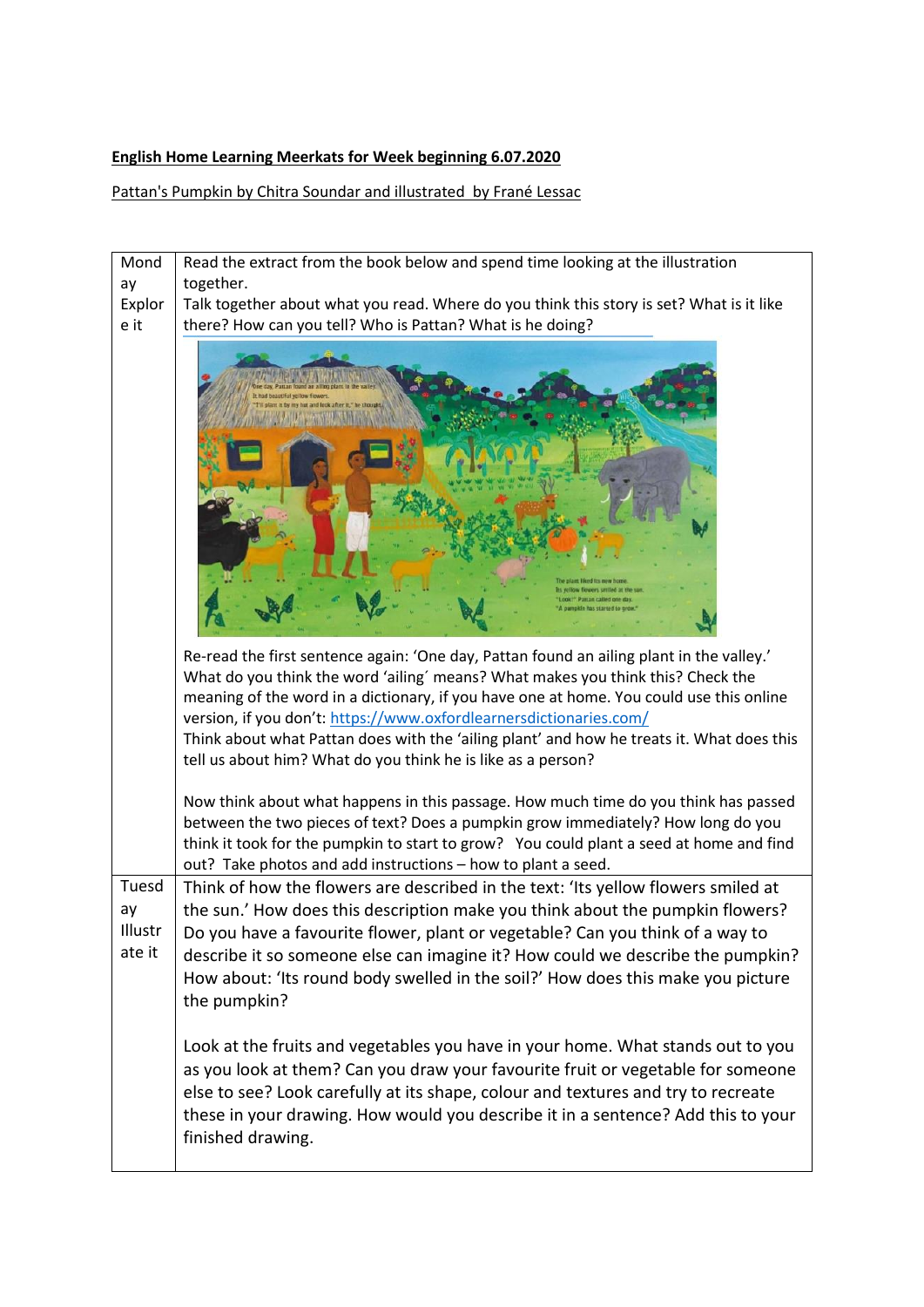| Wedn         | Look again at the illustration in the text: What can you see? You might like to list as        |
|--------------|------------------------------------------------------------------------------------------------|
| esday        | many different things as you can see in the image.                                             |
| <b>Talk</b>  | What words or phrases might be used to describe the place where Pattan lives? What             |
| about        | physical and human features can you see in the environment? Do you think this is a place       |
| it.          | where nature thrives? What makes you think that? Do you think the community has a              |
|              | good respect for the natural world? What tells you this?                                       |
|              | The author, Chitra Soundar, writes more about the book here:                                   |
|              | http://www.chitrasoundar.com/picture-books/pattans-pumpkin/                                    |
|              | and tells us that the story is set in the Western Ghats in India. If you are able to, find out |
|              | about more about the place where the story is set. You could look India up in an atlas, if     |
|              | you have one at home, or use an online atlas, to focus in on the Western Ghats:                |
|              | https://www.google.com/maps/d/viewer?ie=UTF8&oe=UTF8&t=p&msa=0∣=1LkrBL                         |
|              | QotObx8zQmhW8yLQUvn3c≪=12.85472362508814%2C75.69616199999996&z=7                               |
|              | You could also watch a video, to see more of what this place is like, such as:                 |
|              | https://www.youtube.com/watch?v=ijCO7JhxQ5E                                                    |
|              | How would you describe this place? Would you like to visit there? Why or why not?              |
|              | Write an information poster about the Western Ghats in India.                                  |
| <b>Thurs</b> | Think about what it takes for a plant to grow. What do you think Pattan will have done         |
| day          | between the two pieces of text we saw to care for the plant? What do plants need to            |
| Imagi        | survive and grow? Do you have any plants in your home or garden? Who takes care of             |
| ne it        | them? What do they do to help them survive? Have you grown any fruits or vegetables<br>before? |
|              | If you lived in a place like Pattan and Kanni, what would you plant and grow? Which are        |
|              | your favourite fruits, vegetables, herbs and spices? Would you grow any of these? Why          |
|              | would you like to grow these? What animals would you keep on your land? Why? Who               |
|              | would you share your produce with? Why? Write your answers in sentences using                  |
|              | because to add detail.                                                                         |
|              |                                                                                                |
| Friday       | Using the ideas, you have thought about, design your own dream garden; what would              |
| Create       | you include and why? You can draw this, or write about it, or use any materials you have       |
| it           | available such as an old shoebox and old scrap paper to make a model of this garden if         |
|              | you want.                                                                                      |
|              |                                                                                                |
|              | You can hear Chitra Soundar talking about her book and reading the opening of the story        |
|              | here: https://www.youtube.com/watch?v=iadd03ASM7k                                              |
|              |                                                                                                |